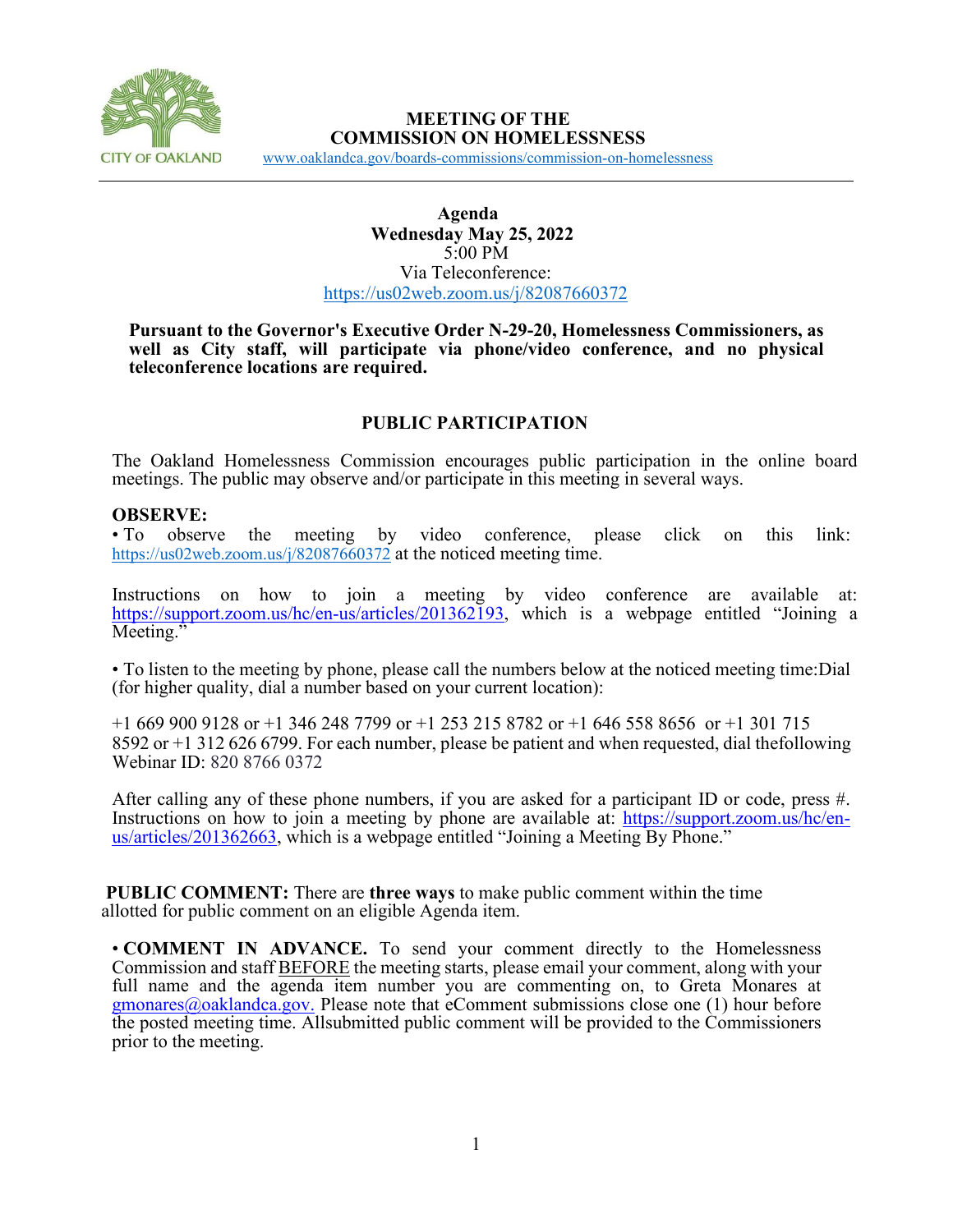

#### **SPECIAL MEETING OF THE COMMISSION ON HOMELESSNESS**

### **Agenda**

**Wednesday May 20, 2022** 5:00 PM Via Teleconference: <https://us02web.zoom.us/j/82087660372>

• **During the Meeting By ZOOM**. To comment by Zoom video conference, you must click the "Raise Your Hand" button to request to speak when Public Comment is taken at the beginning of the meeting for items that are on the agenda. Once your name is called, you will be unmuted and allowed to speak for the allotted time set by the presiding officer. Afterthe allotted time expires, you will be re-muted. Instructions on how to "Raise Your Hand" are available at: [https://support.zoom.us/hc/en-us/articles/205566129.](https://support.zoom.us/hc/en-us/articles/205566129)

• **During the meeting by PHONE**. To comment by phone, you must call one of the above listed phone numbers and "Raise Your Hand" by pressing STAR-NINE ("\*9") to request to speak when Public Comment is taken at the beginning of the meeting for items on the agenda. Once your name is called, you will be unmuted and allowed to speak for the allotted time set by the presiding officer. Afterthe allotted time expires, you will be re-muted. Instructions of how to raise your hand by phone are available at: https://support.zoom.us/hc/en-us/articles/201362663.

If you have any questions about these protocols, please e-mail Greta Monares, at [gmonares@oaklandca.gov.](mailto:gmonares@oaklandca.gov)